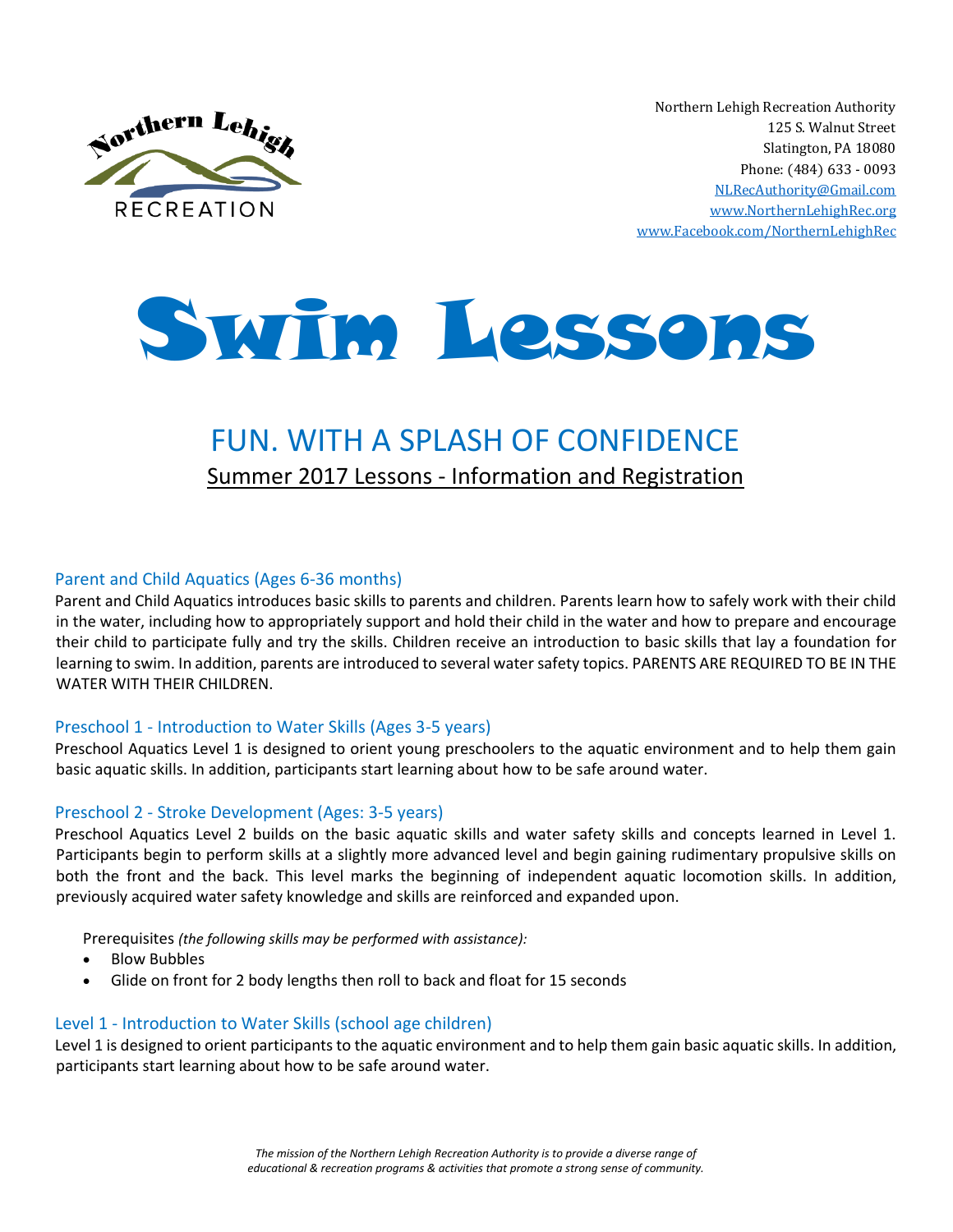#### Level 2 - Fundamentals of Aquatic Skills (school age children)

Level 2 builds on the basic aquatic skills and water safety skills and concepts learned in Level 1. Participants begin to perform skills at a slightly more advanced level and begin gaining rudimentary propulsive skills on both the front and the back. This level marks the beginning of independent aquatic locomotion skills. A child who completes Preschool Aquatics and is 6 years old may enroll in Learn-to-Swim Level 2.

Prerequisites:

- Glide on front for 2 body lengths, roll to back and float for 5 seconds (Can be performed with assistance)
- Submerge completely, exhale through nose underwater, surface, inhale and repeat continually 5 times

#### Level 3 - Stroke Development (school age children)

Level 3 builds on the skills learned in Levels 1 and 2. Participants learn to swim the front crawl and elementary backstroke at rudimentary proficiency levels, and are introduced to the scissors and dolphin kicks. Participants learn the survival float and increase the time duration for treading water. Participants also learn the rules for headfirst entries and begin to learn to enter the water headfirst from a seated position at poolside. On successful completion of Level 3, participants have achieved basic water competency in a pool environment. A child who completes Preschool Aquatics Level 3 may enroll in Learn-to-Swim Level 3.

Prerequisites

- Back float for 15 seconds
- Swim 5 body Lengths, roll to back, float for 15 seconds, roll to front and continue to swim for 5 body lengths

#### Level 4 - Stroke Improvement (school age children)

Level 4 seeks to improve participants' proficiency in performing the swimming strokes that were introduced in Level 3. Participants perform these strokes with increased proficiency and are able to swim them for greater distances. In addition, participants learn the arm actions that accompany the scissors kick and breaststroke kick in order to begin performing the sidestroke and breaststroke at rudimentary proficiency levels. Participants also learn the back crawl and butterfly at rudimentary proficiency levels, in addition to the basics of performing a simple open turn at a wall.

Prerequisites

- Glide in a streamlined position and swim 25 yards
- Jump into deep water

#### Level 5 - Stroke Refinement (school age children)

Level 5 focuses on helping participants refine their performance of all six swimming strokes (front crawl, back crawl, butterfly, breaststroke, elementary backstroke and sidestroke). Participants perform these strokes with increased proficiency and are able to swim them for greater distances. Participants also learn to perform flip turns on the front and back.

Prerequisites

- Swim 3-5 body lengths underwater
- Swim 50 yards

### Level 6 – Stroke & Turn (school age children)

Level 6 focuses on refining strokes and turns and building endurance. Three options (Personal Water Safety, Fundamentals of Diving and Fitness Swimmer) provide participants with the opportunity to learn information and skills for specific aquatic activities.

Prerequisites

• Perform a shallow-angle dive and swim 100 yards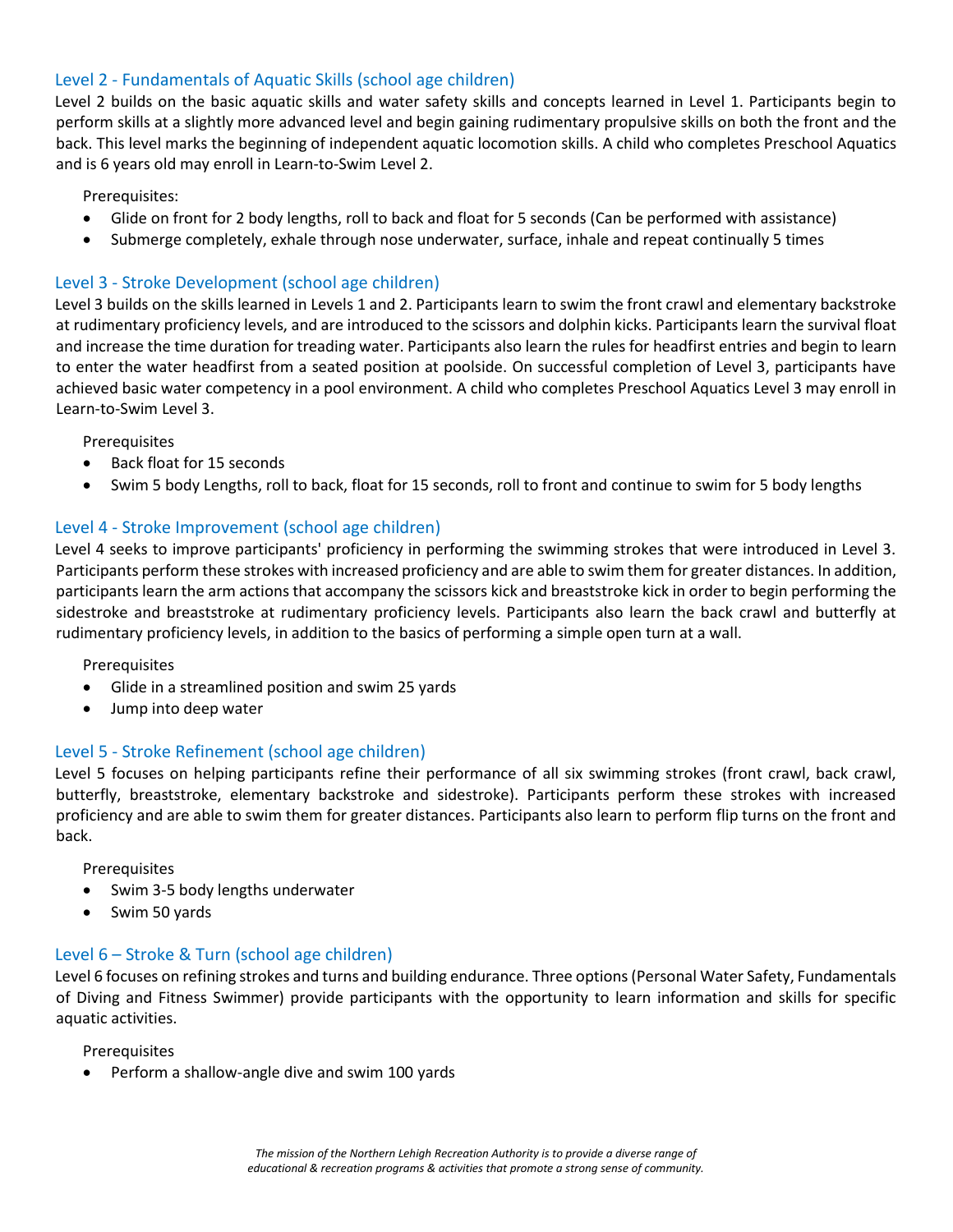

## NORTHERN LEHIGH RECREATION 2017 SUMMER SWIM LESSON REGISTRATION FORM

|                                                                                                                                                                                                                                                                                                                                                                                                                                                                                                                                                                                                                                                                |                                                                                                     | Age _______________                                                                                                                                                     |
|----------------------------------------------------------------------------------------------------------------------------------------------------------------------------------------------------------------------------------------------------------------------------------------------------------------------------------------------------------------------------------------------------------------------------------------------------------------------------------------------------------------------------------------------------------------------------------------------------------------------------------------------------------------|-----------------------------------------------------------------------------------------------------|-------------------------------------------------------------------------------------------------------------------------------------------------------------------------|
|                                                                                                                                                                                                                                                                                                                                                                                                                                                                                                                                                                                                                                                                |                                                                                                     |                                                                                                                                                                         |
|                                                                                                                                                                                                                                                                                                                                                                                                                                                                                                                                                                                                                                                                |                                                                                                     |                                                                                                                                                                         |
|                                                                                                                                                                                                                                                                                                                                                                                                                                                                                                                                                                                                                                                                |                                                                                                     |                                                                                                                                                                         |
|                                                                                                                                                                                                                                                                                                                                                                                                                                                                                                                                                                                                                                                                |                                                                                                     |                                                                                                                                                                         |
| Please list any medical conditions and/or allergies:                                                                                                                                                                                                                                                                                                                                                                                                                                                                                                                                                                                                           |                                                                                                     |                                                                                                                                                                         |
| <b>EMERGENCY CONTACT INFORMATION:</b>                                                                                                                                                                                                                                                                                                                                                                                                                                                                                                                                                                                                                          |                                                                                                     |                                                                                                                                                                         |
|                                                                                                                                                                                                                                                                                                                                                                                                                                                                                                                                                                                                                                                                |                                                                                                     |                                                                                                                                                                         |
| Home Phone: _________________________________Work: _____________________________Cell: ________________________                                                                                                                                                                                                                                                                                                                                                                                                                                                                                                                                                 |                                                                                                     |                                                                                                                                                                         |
| *Send in this form with payment. Please place an (X) next to the session/sessions you are registering for:<br>Resident fee is applicable to individuals who live within the borough of Walnutport, borough of Slatington, or Washington Twp.<br>Make check payable to 'Northern Lehigh Recreation' & mail to 125. S. Walnut Street, Slatington, Pa 18080<br>Week 1 - July 10 -14 <sup>th</sup> 2017<br>____ 9:00-10:00am Levels 2-6 - ages 6 & up<br>____ 10:15-10:45am Level 1 - ages 6 & up<br>____ 10:15-10:45am Preschool Session 1 - ages 4-5<br>____ 11:00-11:30am Preschool Session 2 - ages 4-5<br>____ 11:00-11:30am Parent & Child - ages 6 mon-3yrs | Resident Fee<br>\$45.00/week                                                                        | <b>Non-Resident Fee</b><br>\$50.00/week<br>\$30.00/week<br>\$35.00/week<br>\$30.00/week<br>\$35.00/week<br>\$30.00/week<br>\$35.00/week<br>\$30.00/week<br>\$35.00/week |
| <b>Example 12 - July 17 - 21st 2017</b><br>9:00-10:00am Levels 2-6 - ages 6 & up<br>10:15-10:45am Level 1 - ages 6 & up<br>10:15-10:45am Preschool Session 1 - ages 4-5<br>11:00-11:30am Preschool Session 2 - ages 4-5<br>11:00-11:30am Parent & Child - ages 6 mon-3yrs                                                                                                                                                                                                                                                                                                                                                                                      | \$45.00/week<br>\$30.00/week<br>\$30.00/week<br>\$30.00/week<br>\$30.00/week                        | Resident Fee Non-Resident Fee<br>\$50.00/week<br>\$35.00/week<br>\$35.00/week<br>\$35.00/week<br>\$35.00/week                                                           |
| Week $3 -$ July $24 - 28$ <sup>th</sup> 2017<br>9:00-10:00am Levels 2-6 - ages 6 & up<br>10:15-10:45am Level 1 - ages 6 & up<br>10:15-10:45am Preschool Session 1 - ages 4-5<br>11:00-11:30am Preschool Session 2 - ages 4-5<br>11:00-11:30am Parent & Child - ages 6 mon-3yrs                                                                                                                                                                                                                                                                                                                                                                                 | <b>Resident Fee</b><br>\$45.00/week<br>\$30.00/week<br>\$30.00/week<br>\$30.00/week<br>\$30.00/week | Non-Resident Fee<br>\$50.00/week<br>\$35.00/week<br>\$35.00/week<br>\$35.00/week<br>\$35.00/week                                                                        |

*The mission of the Northern Lehigh Recreation Authority is to provide a diverse range of educational & recreation programs & activities that promote a strong sense of community.*